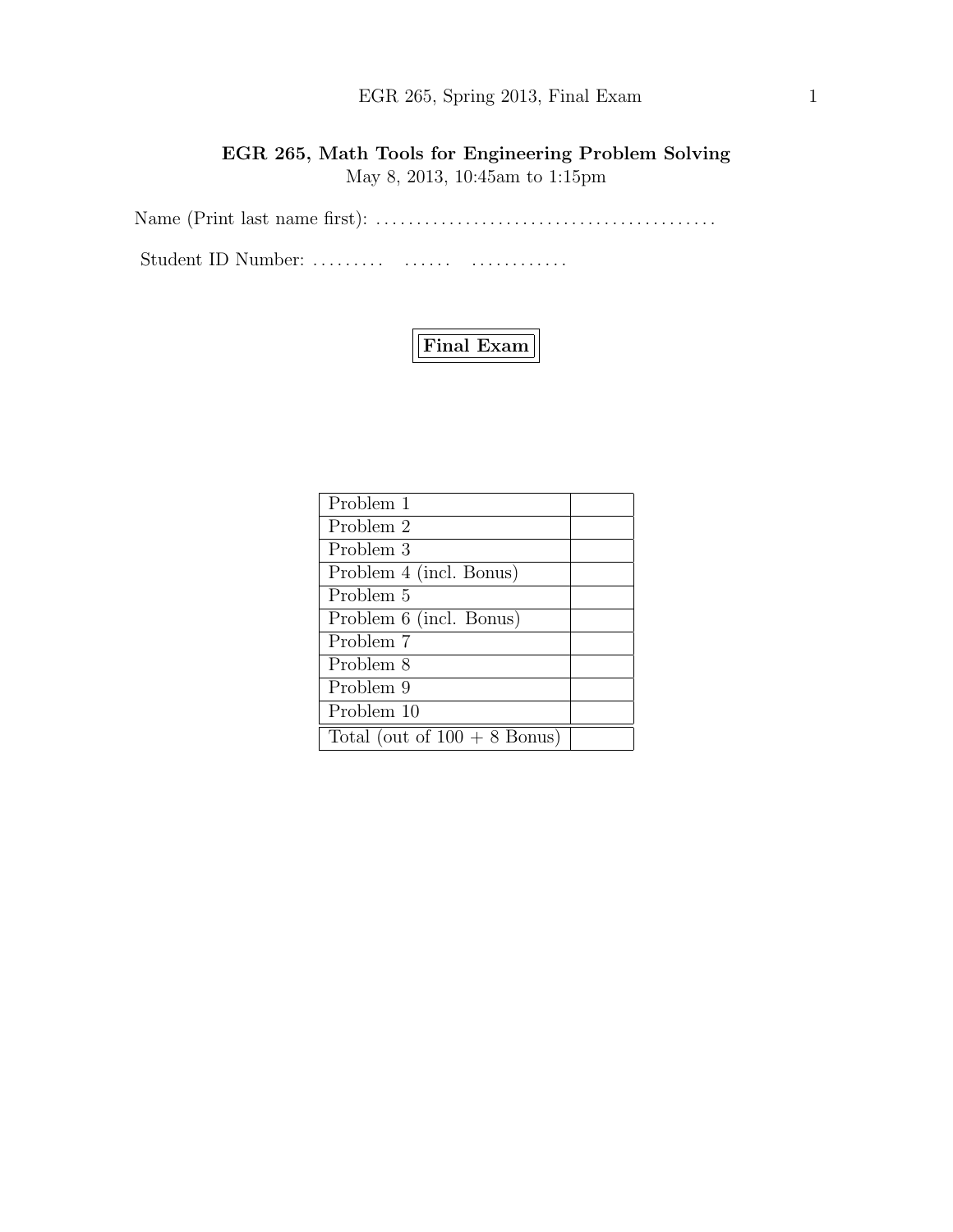# Problem 1 (8 points)

Find an explicit solution of the initial value problem

$$
y' + x = -2xy, \quad y(0) = -1.
$$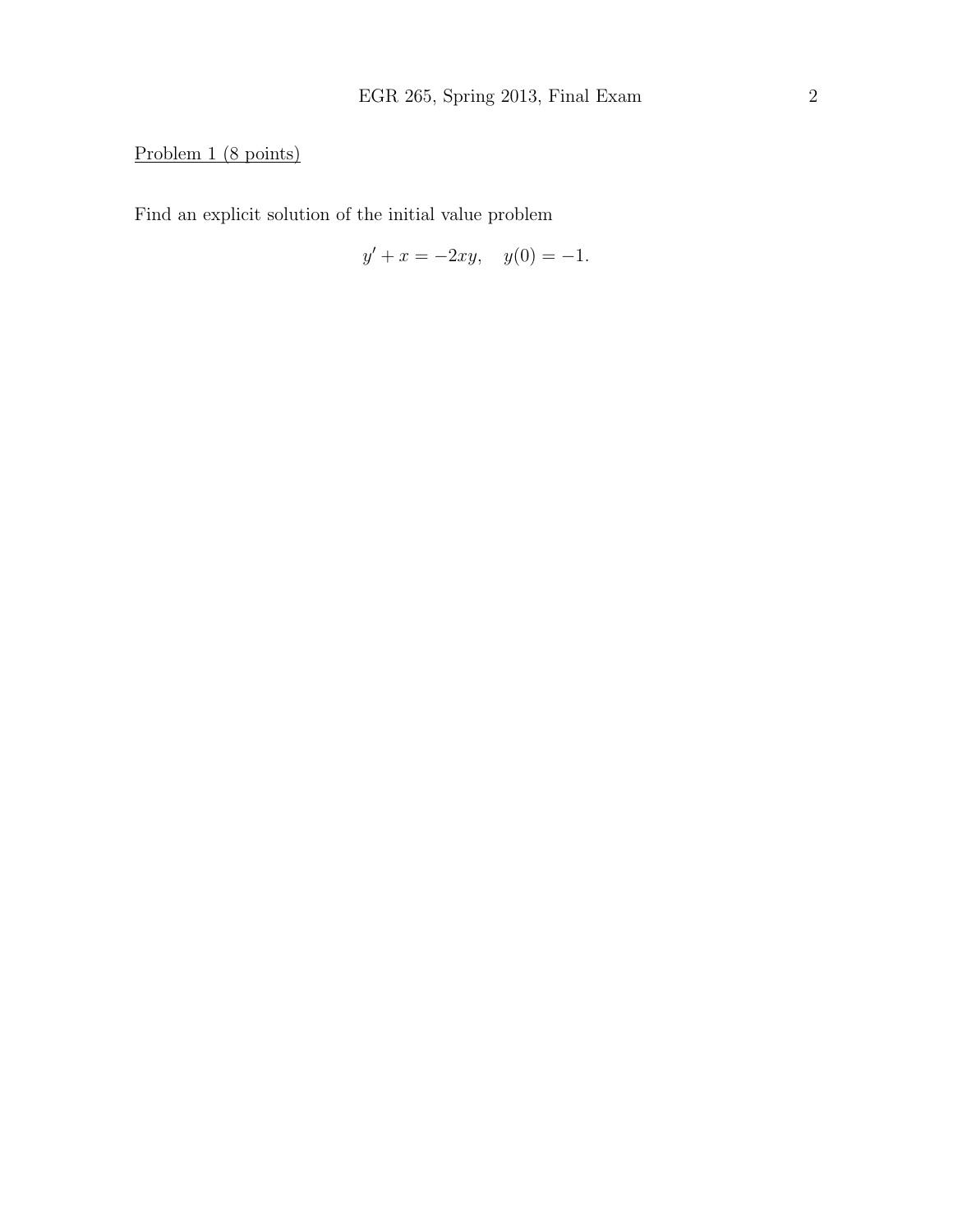#### Problem 2 (10 points)

A liquid is heated to 120◦F. It cools down according to Newton's law of cooling in a surrounding medium of temperature 60°F. The rate of cooling is  $k = -0.5$ .

(a) State the differential equation which governs the temperature of the medium at time  $t$  according to Newton's law of cooling.

(b) Solve this differential equation with the correct initial value (this can be done either as a separable or a linear equation).

(c) At what time has the temperature dropped to 80◦F? (Logarithms do not need to be evaluated.)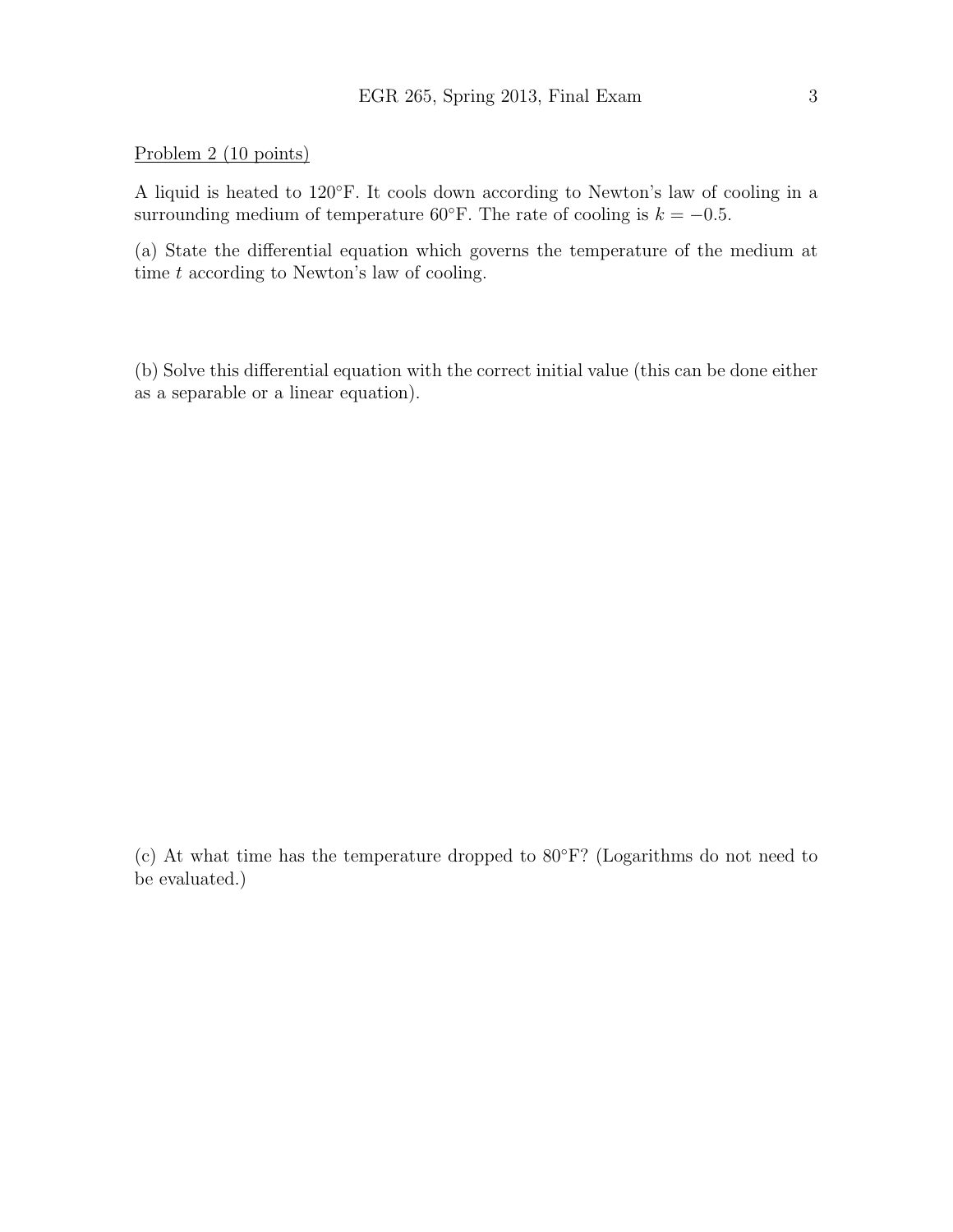### Problem 3 (14 points)

Consider the second order differential equation

$$
y'' - 3y' + 2y = 2\sin x.
$$
 (1)

(a) Find the general solution of the homogeneous equation corresponding to (1).

(b) Find a particular solution of the inhomogeneous equation (1).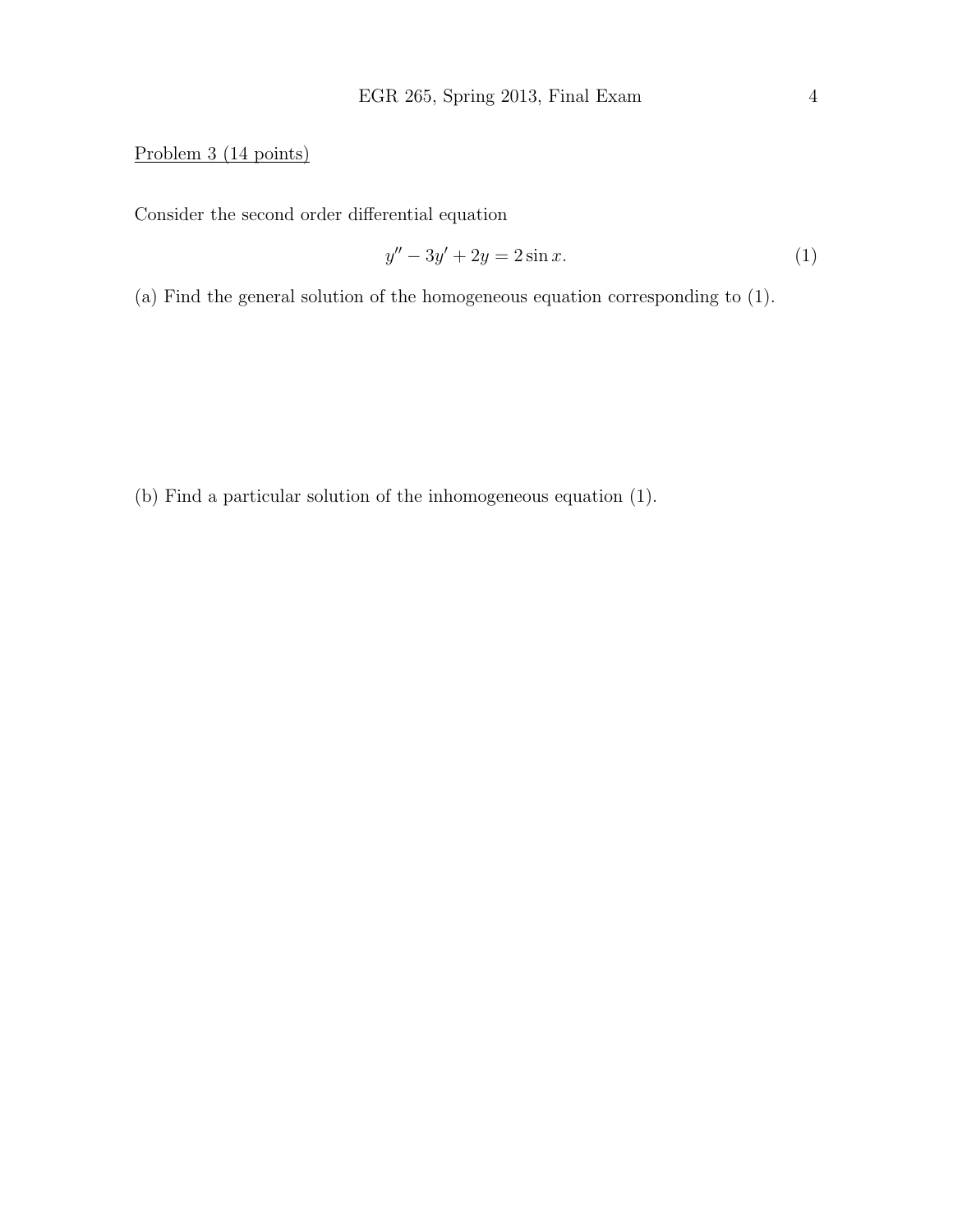(c) Solve the initial value problem given by (1) and initial conditions  $y(0) = 3/5$ ,  $y'(0) = 0.$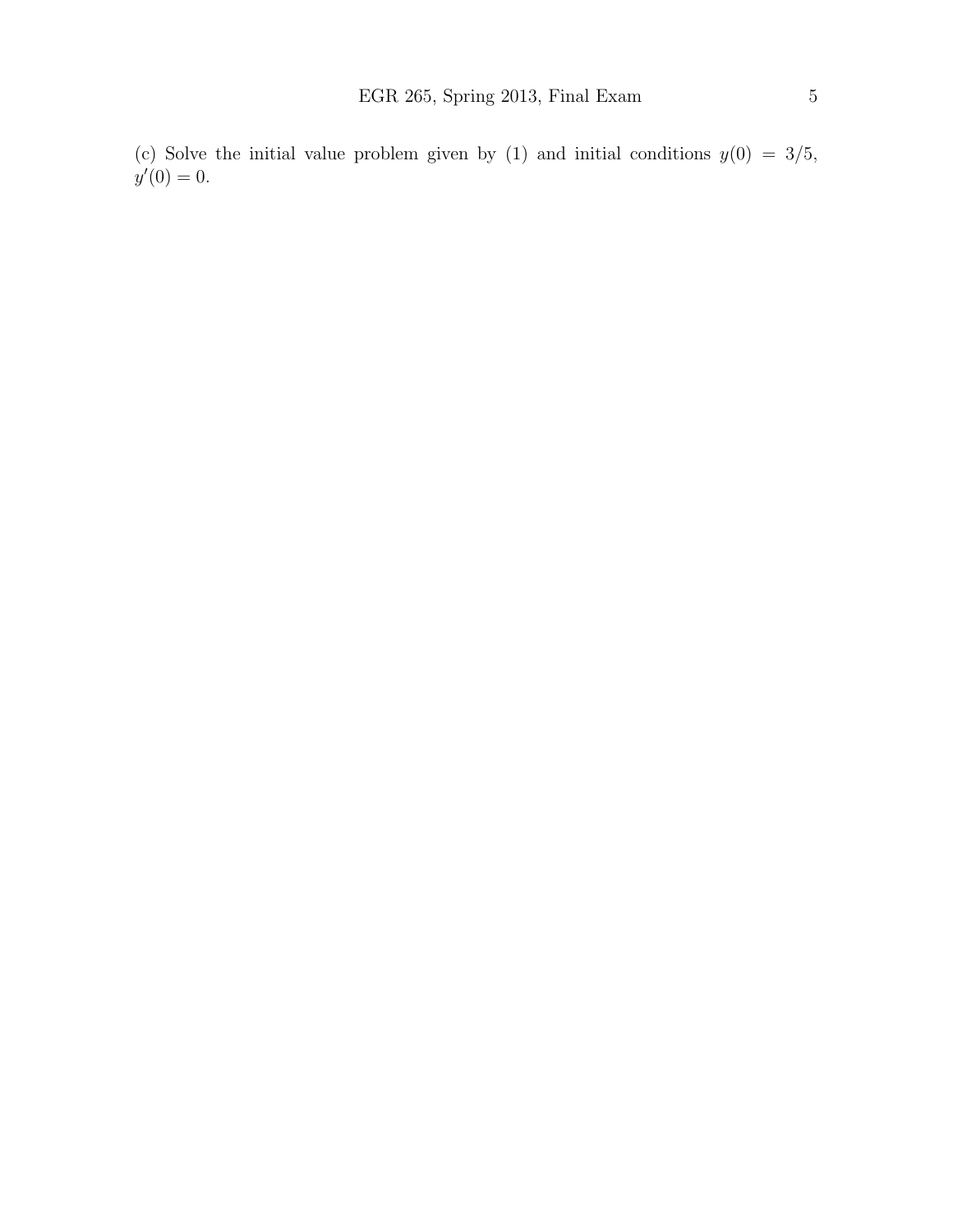### Problem 4 (10 points  $+ 4$  points bonus)

A mass of 100 kg stretches an undamped spring by 10 cm. Assume that  $g = 10 \text{ m/s}^2$ .

(a) Find the spring constant  $k$ , including its correct unit.

(b) Set up the second order differential equation which governs the motion of the spring-mass system, choosing the x-axis to be oriented downwards. Find the general solution of this equation.

(c) Find the particular solution of the equation if the mass is released from the equilibrium position at a downward velocity of 50 cm/s.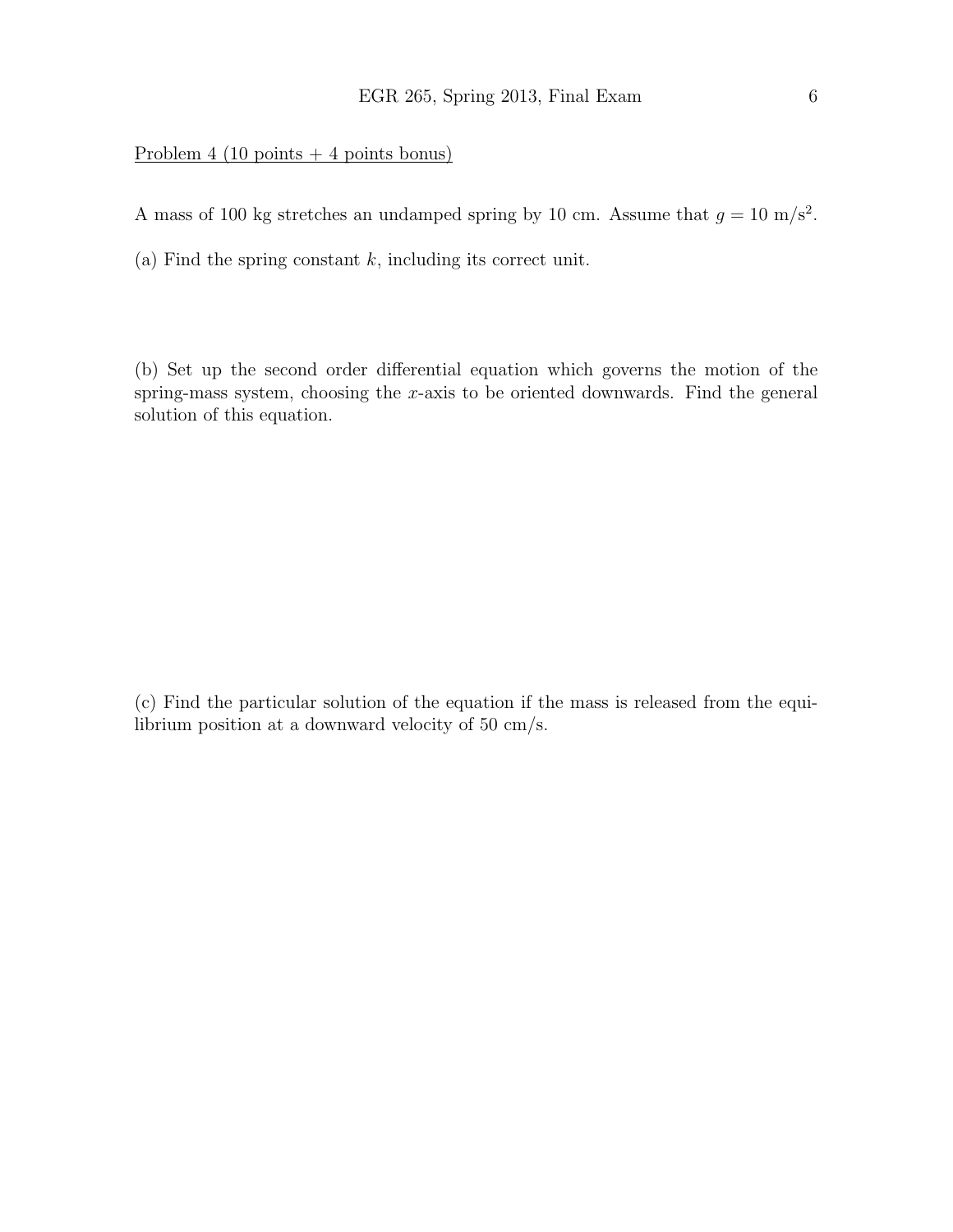(d) (Bonus) Suppose that in the above problem a damping force proportional to  $\beta =$ 1000 kg/sec times the instantaneous velocity is added to the spring-mass system. Does the system become underdamped, critically damped or overdamped?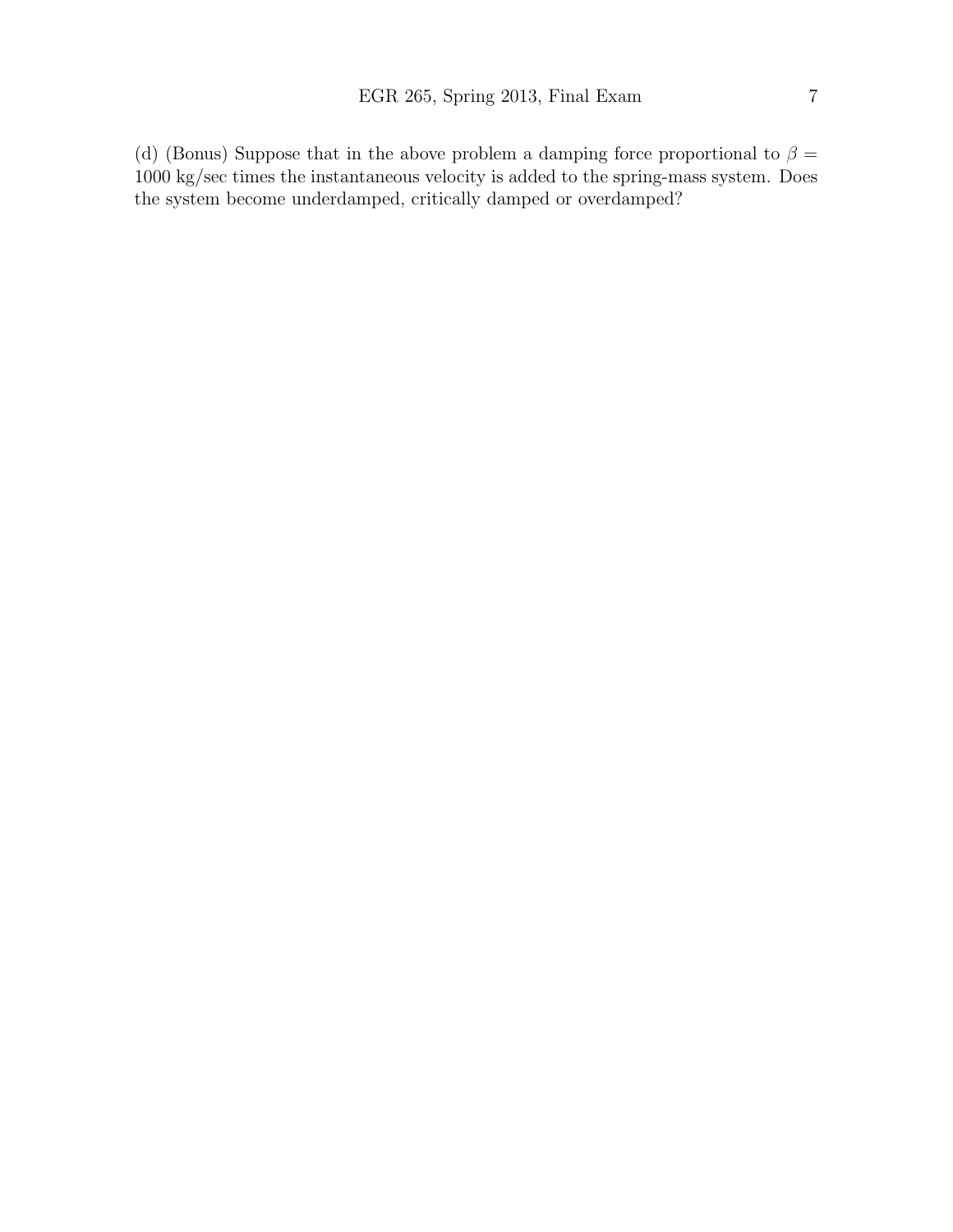Problem 5 (10 points)

(a) Find the gradient of  $f(x, y) = x(x + y)^3$ .

(b) Evaluate the directional derivative of  $f(x, y)$  at the point with coordinates  $(1, 0)$  in the direction of the vector  $\mathbf{v} = \mathbf{i} + 2\mathbf{j}$ .

(c) Find a unit vector in the direction of steepest decrease of  $f(x, y)$  at the point  $(1, 0)$ .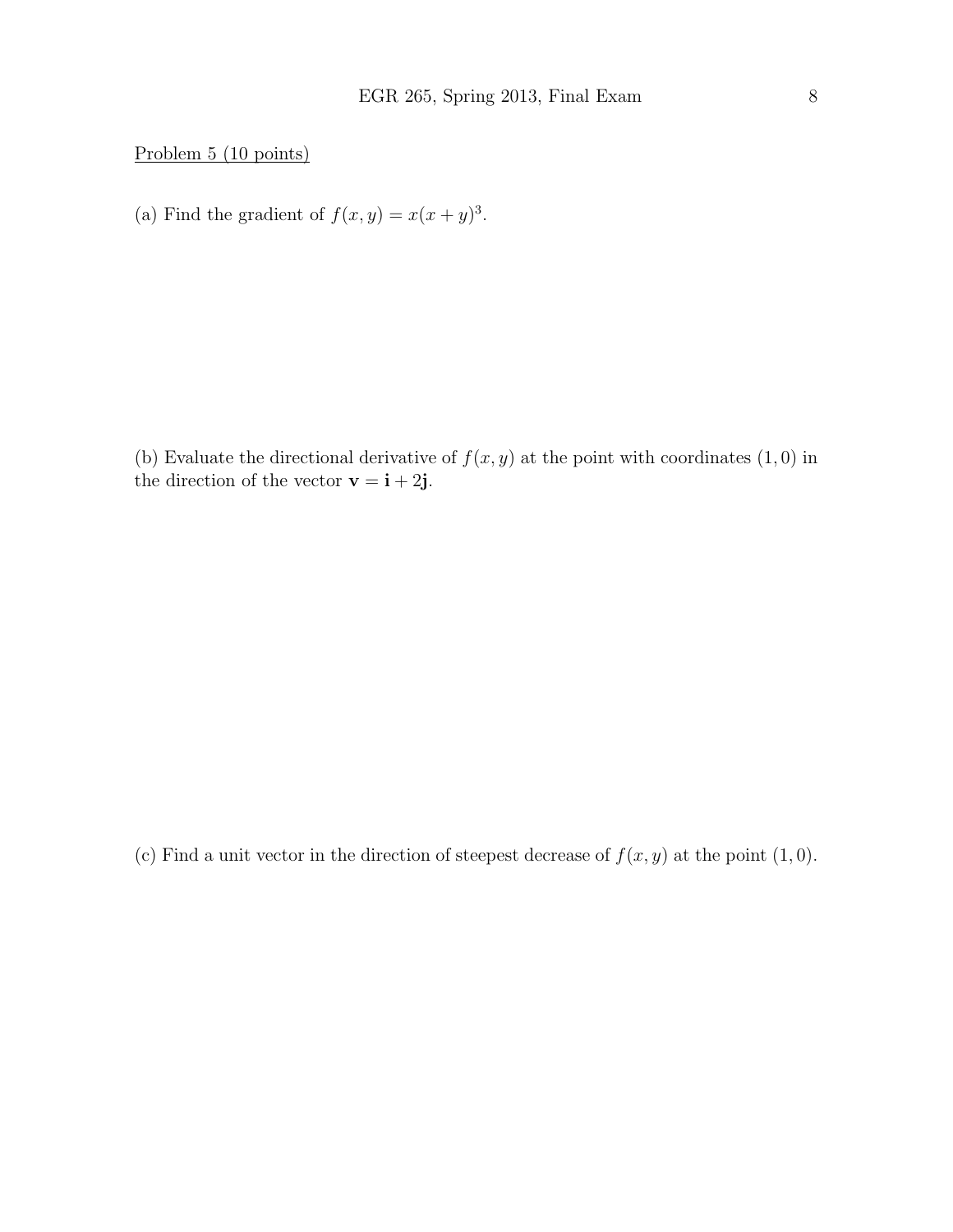Problem 6 (8 points + 4 points bonus)

(a) Determine the equation of the tangent plane to the graph of  $z = 2x^2 + xy + 3y$ through the point  $(2, -1, 3)$ .

(b) (Bonus) Is there a point  $(x, y)$  at which the tangent plane of  $z = 2x^2 + xy + 3y$  is horizontal?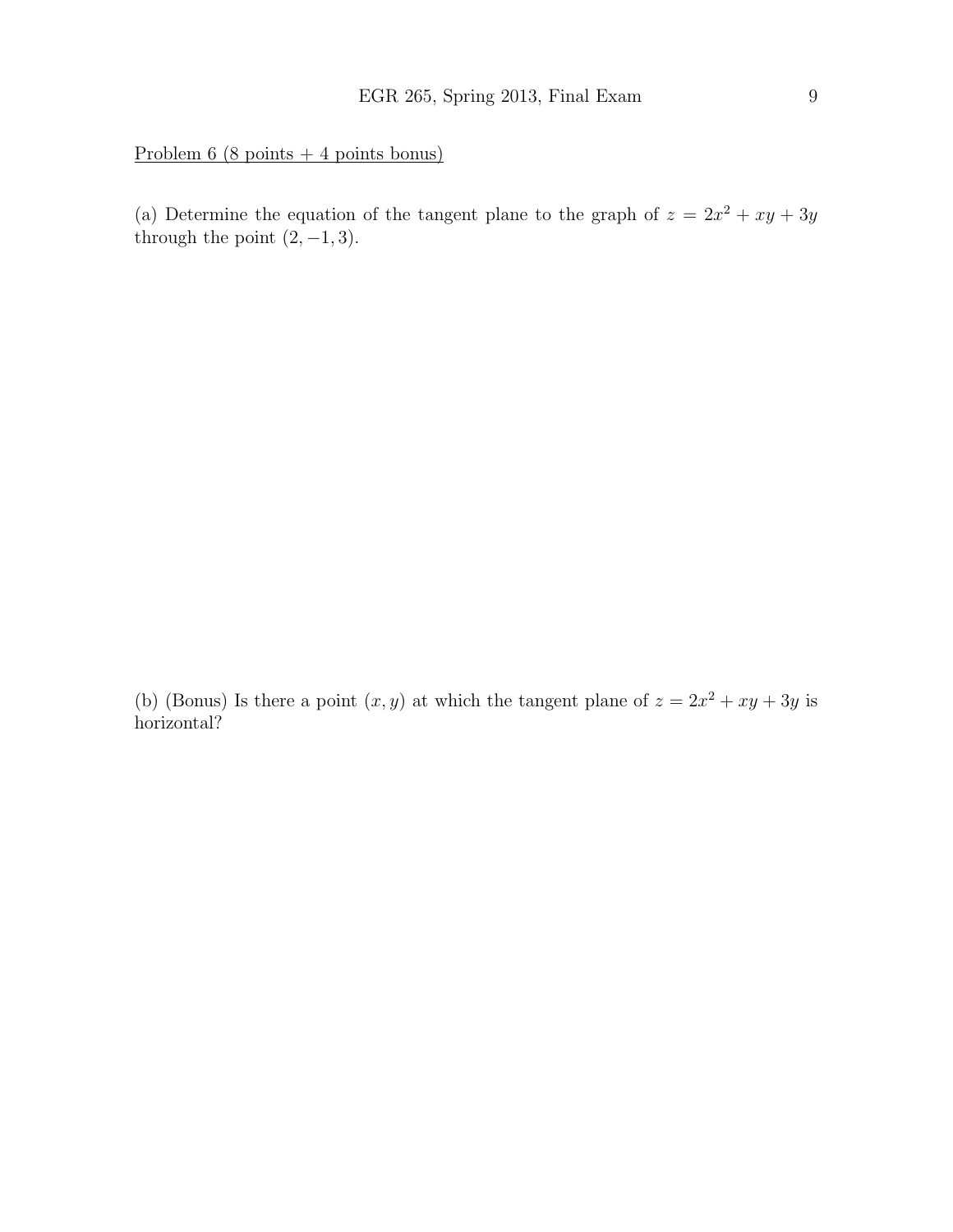Problem 7 (8 points)

Find the line integral

Z  $\mathcal{C}_{0}^{0}$  $xy^2 ds$ ,

where C is the straight line segment connecting the points  $(-1, -1)$  and  $(1, 1)$ .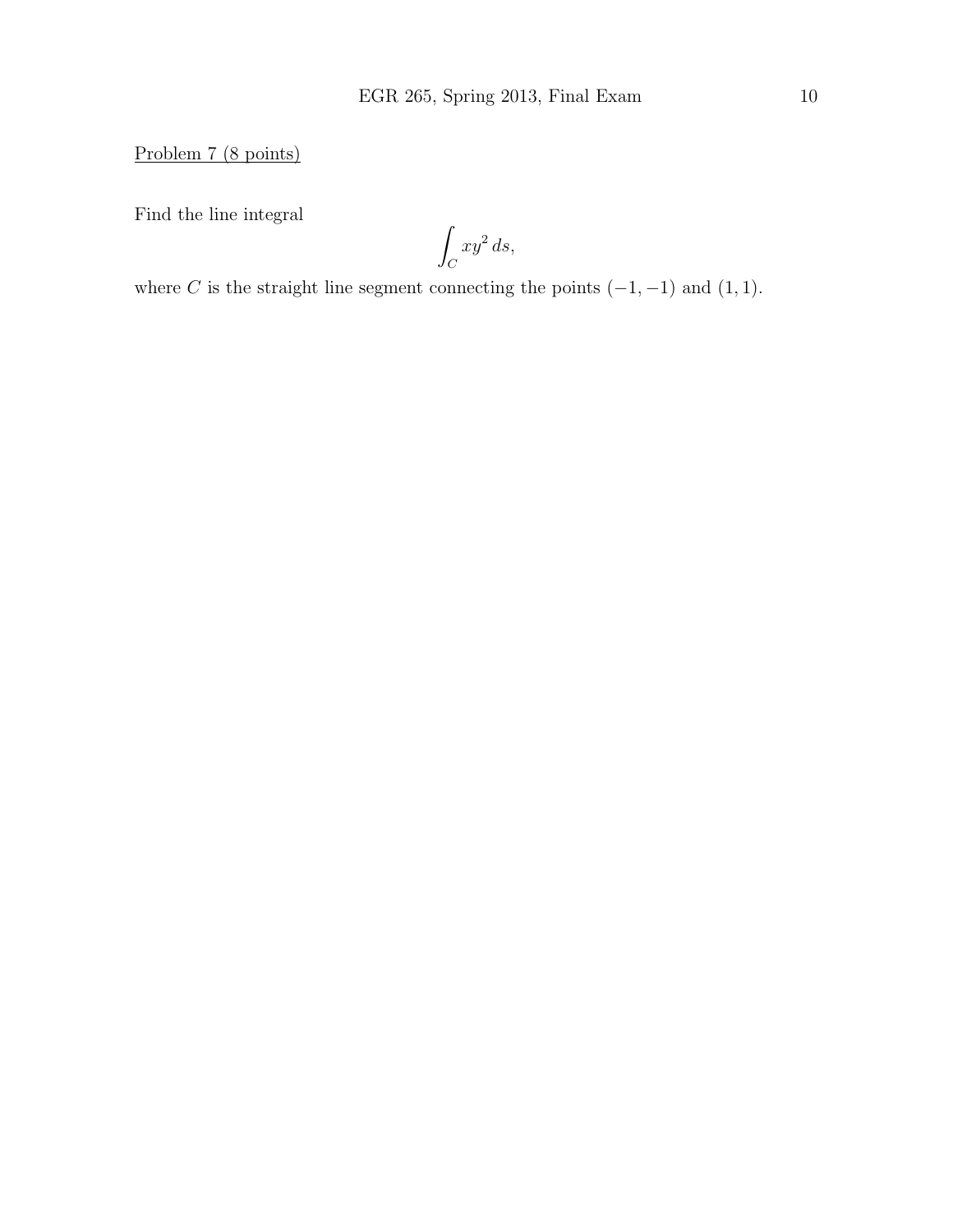### Problem 8 (12 points)

- (a) Verify that the force field  $\mathbf{F}(x, y) = (x^3 + y)\mathbf{i} + (x + y^3)\mathbf{j}$  is conservative.
- (b) Find a potential function  $\phi(x, y)$  for  $\mathbf{F}(x, y)$ .

(c) Find the work done by the force field  $\mathbf{F}(x, y)$  along the graph of the function  $y = e^{x^2-1}, -1 \le x \le 1.$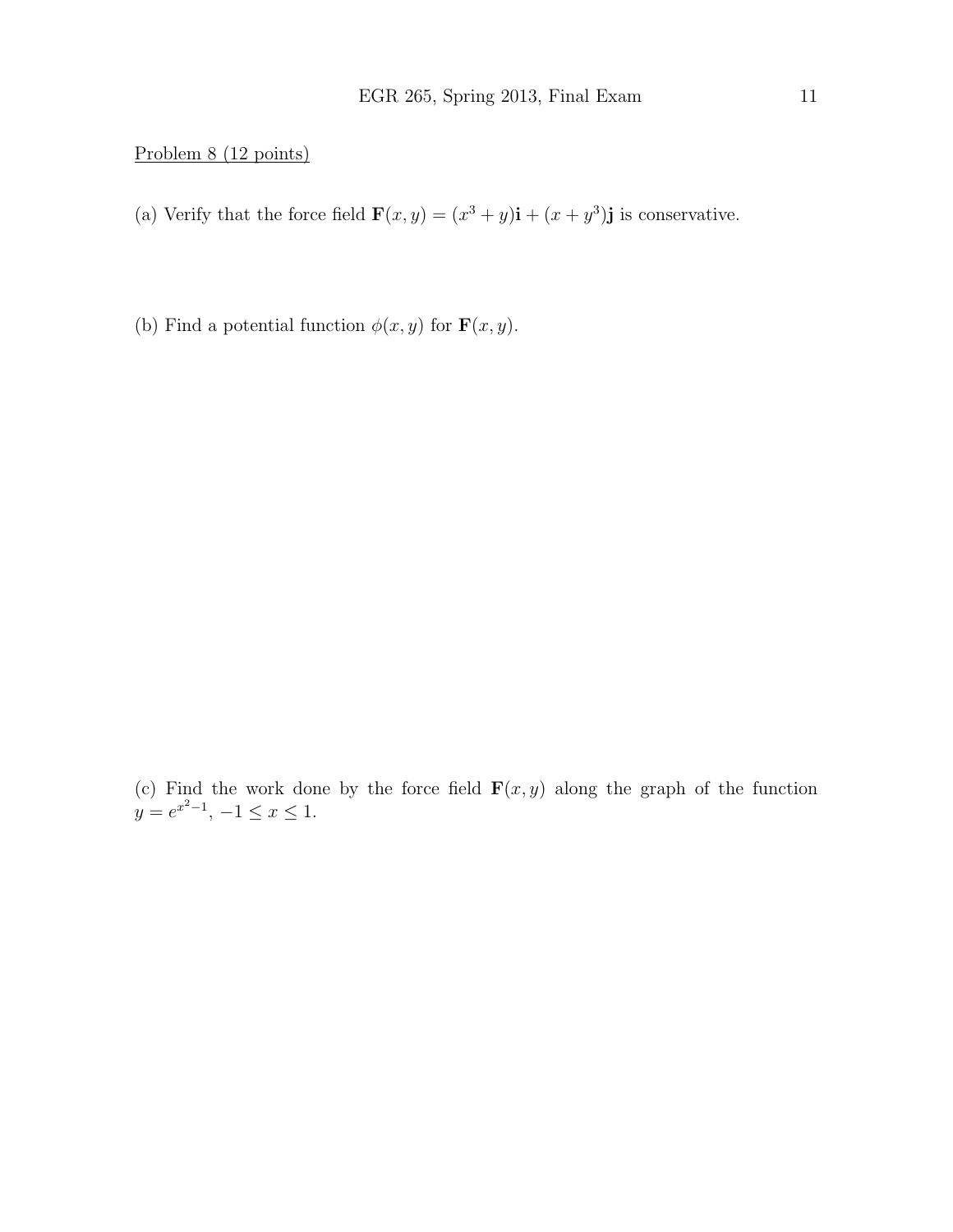### Problem 9 (12 points)

A lamina of constant density  $\rho(x, y) = 1$  is bounded by the curves  $x = 0, y = 0$  and  $y = 3 - x$ . Use geometric considerations to simplify your work in the following.

(a) Sketch the lamina and find its mass.

(b) Find the lamina's centroid.